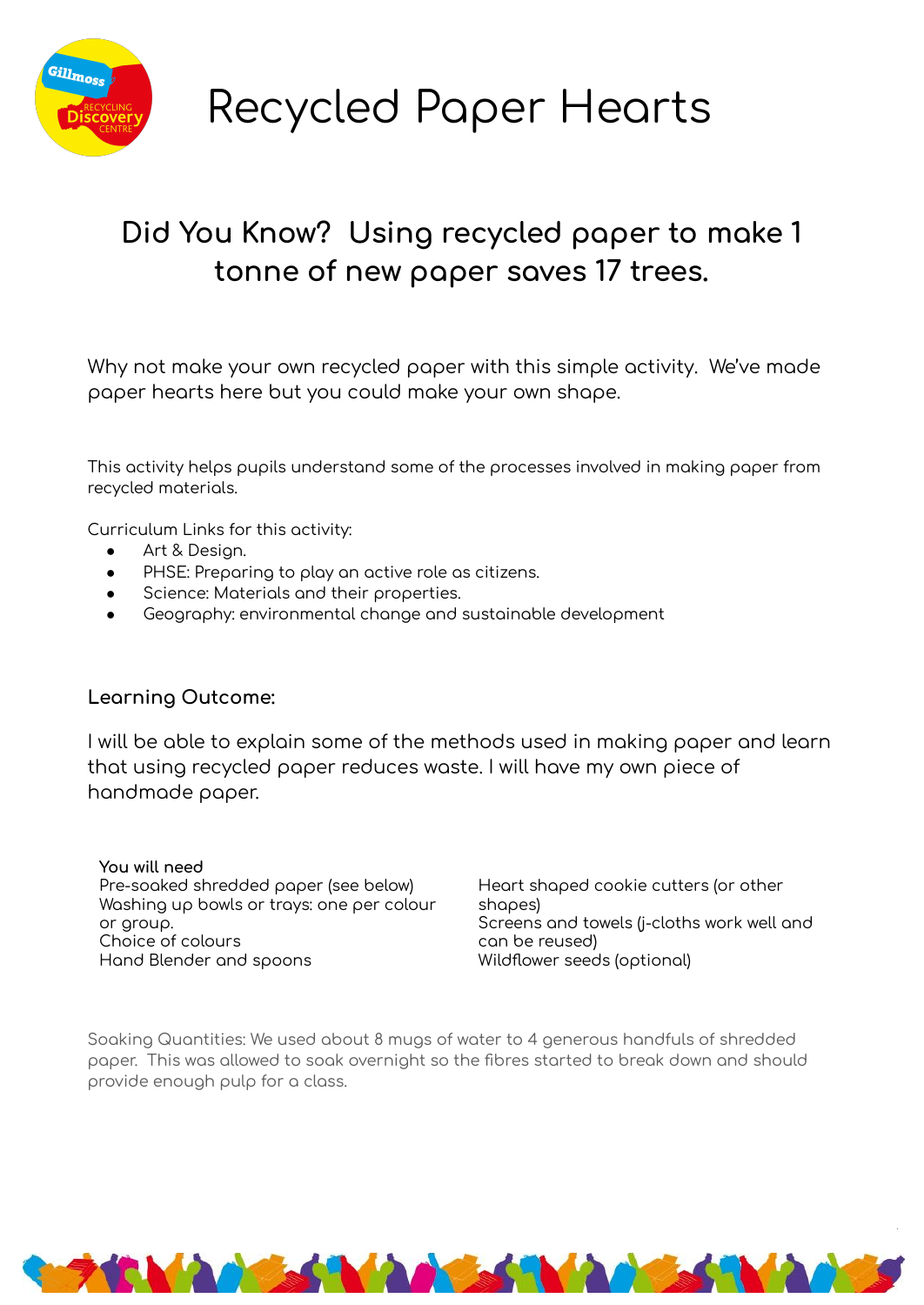

## Instructions

- $1.$ Using the hand blender - blitz the pre-soaked paper until it is the consistency of thick soup.
- $2.$ Add food colouring and mix well with the spoon (about 50 drops should be enough).
- $3.$ Drain off any excess water - leave the paper moist, don't squeeze.
- $\overline{4}$ . Place the screen over some newspaper (just to keep the table dry) and place the cookie cutter onto the screen.
- 5. Put a couple of spoons of paper mix into the cookie cutter and use the spoon to push it and shape it into the sides and corners. Get it as even as possible but not too thin (it will shrink on drying and become brittle).
- $6.$ Using a sponge, try and absorb some of the water from underneath the screen.
- $7.$ Remove the cookie cutter.
- 8. Now comes the tricky part - getting the heart off the screen! Place a j-cloth over the heart and then flip the screen and cloth over. The screen might need a little tap to remove the heart or give it some help with the edge of the spoon. Allow the heart to rest on the j-cloth and put this onto a towel to help absorb any water.



9. Sprinkle seeds onto the heart and gently press them in.

The hearts will take two or three days to dry so transfer the hearts onto some newspaper and leave somewhere safe and warm. The hearts will easily lift off the newspaper when they are drv.

If doing this activity for Valentine's Day, the hearts can be stuck to the card template (template overleaf) as lovely gifts for Valentine's.